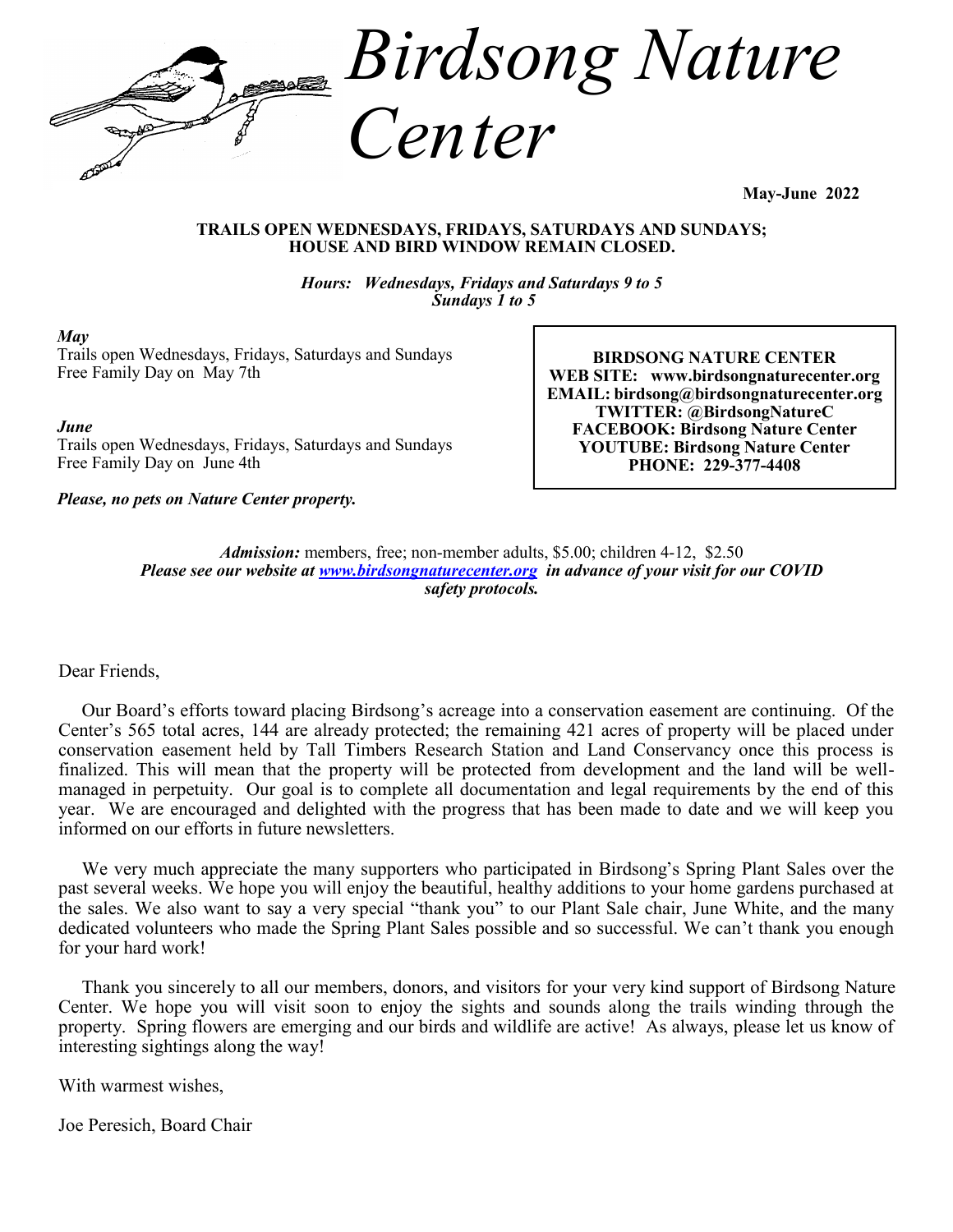#### **THANK YOU For two wonderful springtime Plant Sales!**

 Thanks once again to our faithful workers and to all the shoppers who made our series of plant sales such a success. Everyone seems to like the two or three smaller sales per season. The huge one-time-only sale of the past had become difficult in the last few years — too many cars on Birdsong's fragile driveway, jostling throngs of people crowded at entrance and exit, and the threat of one rainstorm ruining everything. This Spring's two sales had a leisurely, more relaxed feeling. We had time to visit with our fellow gardeners, and the plants had a chance to show off. At the March sale the dozens of pots of woodland Phlox were in full bloom and by the April sale the Blue-eyed Grass was at its peak. It's much easier to sell plants with flowers!

We are looking for plant donors! If you have good weed-free plants that you are thinning or dividing please let us know. This can be at any time of year. If you can get the plants out to Birdsong we'll care for them until the next sale. Let us know what you might have: [birdsong@birdsongnaturecenter.org](mailto:birdsong@birdsongnaturecenter.org) or 229-377-4408.



### **REGISTER WITH AMAZONSMILE AND SUPPORT BIRDSONG NATURE CENTER**

If you like to shop on Amazon.com, registering with AmazonSmile will enable you to support Birdsong every time you shop, at no cost to you. The AmazonSmile Foundation will donate 0.5% of your eligible purchases on Amazon to Birdsong Nature Center, one of AmazonSmile's registered charities. (Donations are made by the AmazonSmile Foundation and are not tax deductible by you.) If you have an existing Amazon account, all your shopping cart, Wish List, and registry settings will remain the same. Go to smile.amazon.com for more information about this program and sign up to benefit Birdsong!

 Birdsong Nature Center received \$45.32 thanks to purchases made between October 1 and December 31, 2021.

#### **BUTTERFLY GARDEN WORKDAY Thursdays, May 5 and June 2 9:00AM to Noon**

 - June White Plant Sale Chair

 Birdsong's Butterfly Gardeners meet on the first Thursday of each month at 9am.

 Please feel welcome to join this accomplished and active crew of volunteers to tend our beautiful Butterfly Garden! The team is also helping to remove invasives from the garden around the House. Bring gardening gloves, knee pads, clippers, and lunch if you wish to stay afterwards.

 For more information call Donna Legare at (850)386-1148 or Birdsong at (229)377-4408.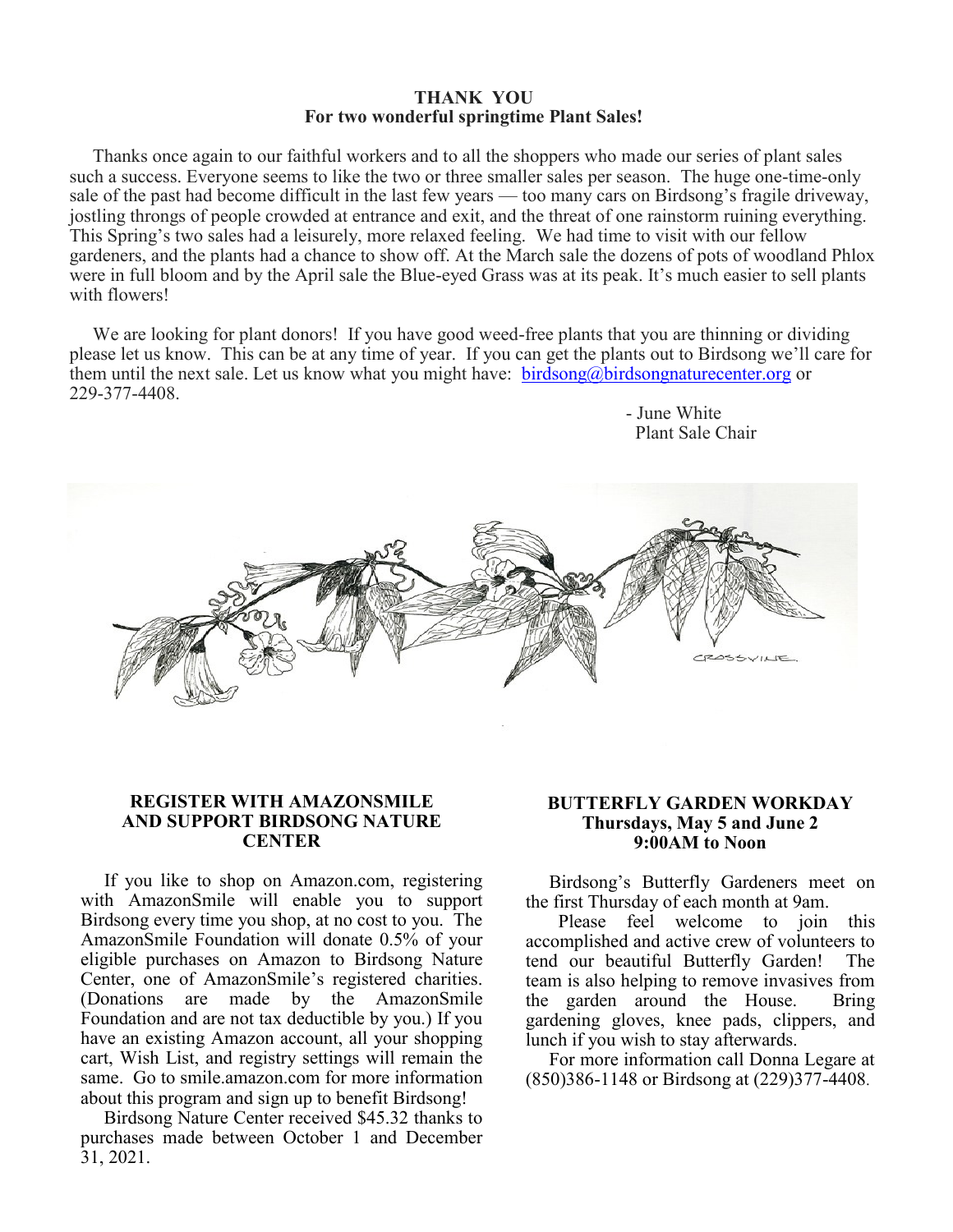#### **THE GREAT BACKYARD BIRD COUNT 2022 February 19 and 20**

 Thank you to our 2022 GBBC team: leaders Sharman Franklin and Gavin Franklin and their team of eight volunteers, for the guided count at Birdsong Nature Center on Saturday, February 19<sup>th</sup>. We also thank the individuals who contributed to the successful count: Lynn and Duane Brown and Robbie Hopkins. These observant birders recorded a total of 60 species that weekend, see list below. Out of 1,665 participating "hotspots" in the state of Georgia, with 5,586 checklists submitted, Birdsong ranked third in number of species reported! Thank you, GBBC birders!

> Wood Duck - 21 House Wren - 1 Wild Turkey - 15 Carolina Wren - 5 Eurasian Collared Dove - 1 Gray Catbird - 6 Mourning Dove - 8 Brown Thrasher - 1 Great Blue Heron - 1 Northern Mockingbird - 1 Great Egret - 3 Eastern Bluebird - 12<br>Black Vulture - 2 Hermit Thrush - 1 Black Vulture - 2 Turkey Vulture - 4 American Robin - 14 Cooper's Hawk - 1 Cedar Waxwing - 13 Red-shouldered Hawk - 1 American Goldfinch - 3 Red-tailed Hawk - 1 Grasshopper Sparrow - 2 Barred Owl - 1 Chipping Sparrow - 13 Yellow-bellied Sapsucker - 1 White-throated Sparrow - 1 Red-headed Woodpecker - 2 Savannah Sparrow - 4<br>Red-bellied Woodpecker - 7 Eastern Towhee - 8 Red-bellied Woodpecker - 7 Downy Woodpecker - 3<br>
> Pileated Woodpecker - 3<br>
> Red-winged Blackbird - 7<br>
> Red-winged Blackbird - 7 Pileated Woodpecker - 3 Northern Flicker - 2 Common Grackle - 11 White-eyed Vireo - 3 Common Yellowthroat - 2 Blue Jay - 4 Palm Warbler - 1 American Crow - 5 Pine Warbler - 11 Tufted Titmouse - 5 Common Ground Dove - 1 Purple Martin - 4 Wood Stork - 2 Ruby-crowned Kinglet - 7 Anhinga - 1 White-breasted Nuthatch - 4 Belted Kingfisher - 1

Eastern Phoebe - 1 Black-and-white Warbler - 1 Fish Crow - 2 Yellow-rumped Warbler - 4<br>Carolina Chickadee - 3 Northern Cardinal - 15 Northern Cardinal - 15 Brown-headed Nuthatch - 2 Golden-crowned Kinglet - 2 Blue-gray Gnatcatcher - 1 Yellow-throated Warbler - 1

#### **FREE FAMILY DAYS First Saturdays: May 7 and June 4**

 On first Saturdays admission is free and we will offer a \$5-off membership special. If you know of any families who have never been to Birdsong, please let them know about this opportunity. This is a nice chance for first-time visitors to enjoy the trails and get to know the property.

#### **Admission: free**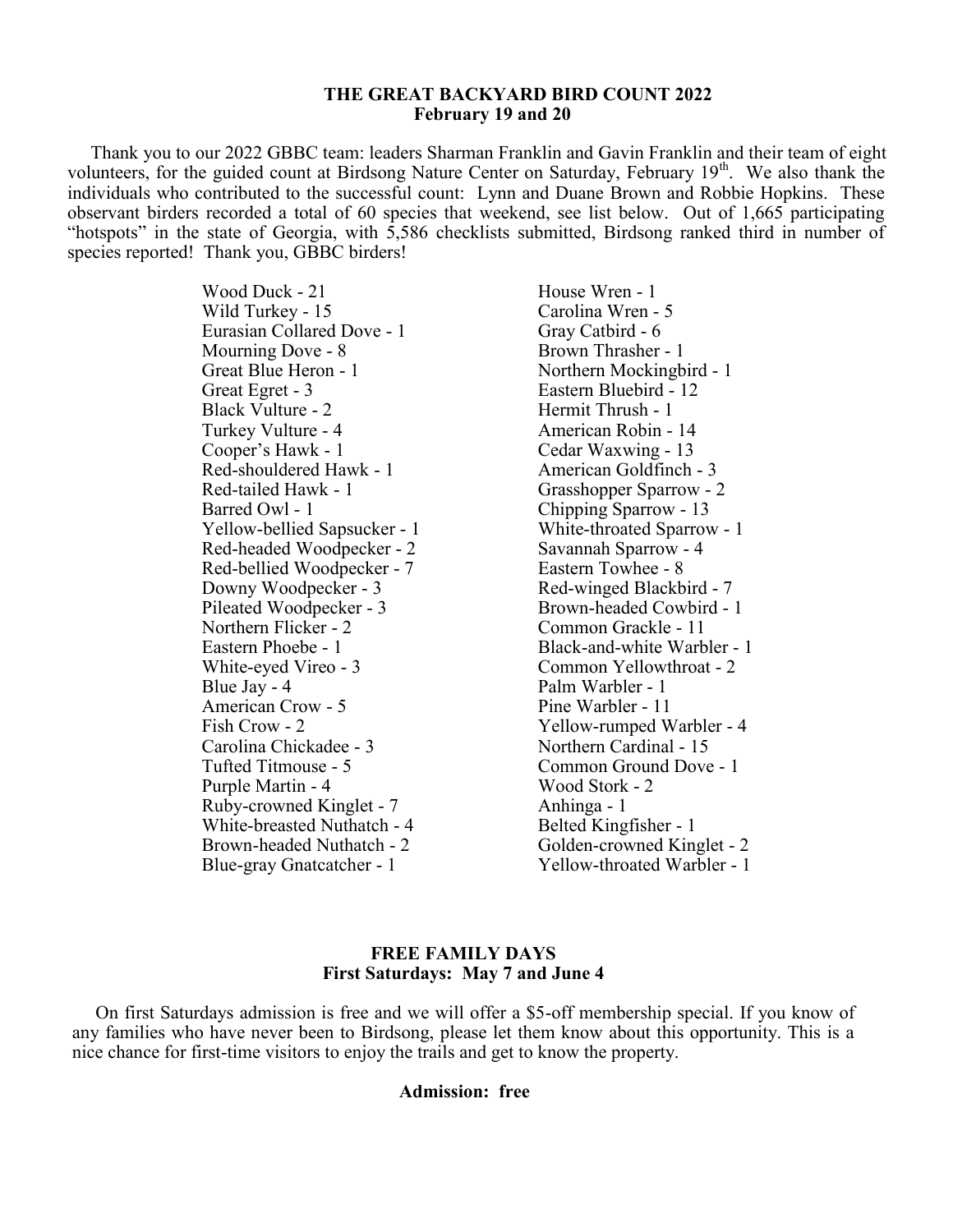#### .<br>., . **WILDLIFE MANAGEMENT NOTES** . **April 18, 2022**

*Weather* It has been raining. A lot. We've had a total of 17.39 inches since March  $1<sup>st</sup>$ , with 9.95 in March and 7.44 so far in April. Each month there was a huge storm dropping more than 5 inches of rain overnight. This has had all kinds of significant impacts. The springtime greening happened really fast this year, no doubt encouraged by all the rain. The ponds and swamp were flooded and the flow was so significant after one storm that it lifted and washed one of our extremely heavy wooden walkways right across the spillway at the Upper Pond dam. These structures were built to be sturdy enough to support foot traffic and moved only by truck or tractor, so that took some serious force. The repeated heavy rains were very welcome for our springtime vegetation and our trees after the dry spell in February, so we were happy to get soaked, but every rain resulted in pools of standing water in the Pecan Grove parking lot and sections of trails under water. We always enjoy seeing how effective our "antique" terraces are all across the property. They are most easily visible in the unforested Gin House Field. These man-and-mule-made structures were designed and built in the mid-1800's to control erosion and they continue to work beautifully. The long curving parallel berms retain water and allow it to soak in, preventing the washing away of topsoil with every hard rain.

# *Land Management*

With the frequent, almost weekly, rains combined with two springtime plant sales that require a lot of preparation, we didn't get much burning done in March or early April. It usually takes about three days after a rain for things to dry out enough to conduct a useful prescribed burn, so the timing has been a bit problematic. We were able to get one really good burn done: the House Pasture, the area south of the Barn and martin pole, all the way east through the Squirrel Woods to Chuck's House. We had a great team of volunteers, as usual, and the burn was well-executed. Late that afternoon the crew got to enjoy watching an American Kestrel hunting in the smoke, capturing large insects fleeing from the burn. This entire burned area has since greened up beautifully, as have our other cool-weather burns. We appreciate the help of those folks who worked so hard that day: Bill Carroll, Karen Berkley, Russ Barrett, Carolyn Cohen, Sandra Sallee, Scott Ball, and Alan Parker.

 Now that the Plant Sales are behind us, we plan to get as much done as we can between now and early June. We still welcome any rain, and will work around it as best we can!

*Purple Martins* The first wave of Purple Martins appeared on February  $19<sup>th</sup>$  and were recorded by our Great Backyard Bird Count teams. Over a period of a week or so varying numbers of Martins flew in and sat on the crossbars of the pole, were seen circling overhead, and heard making their distinctive calls. On one day that week Alan counted 30 birds zooming around the pole and filling the sky over the house and barn with sound. Then for several weeks there was a lull, no Martins to be seen. Starting the week of March 22 eight birds settled in and started the serious work of choosing gourds, which involves lots of bickering and sudden flights into the sky by all concerned. As of right now, April  $15<sup>th</sup>$ , eight Martins appear to have sorted themselves out. They are present and busy and noisy in the early hours of the morning, still poking around in everyone else's gourds, and then by noon they leave and don't come back till evening. Soon we expect to see them gathering bits of grass and bringing home leaves to build their nests. Martin season is in full swing!

 A surprise for us is the low number of birds. With eight birds that means only four gourds are occupied – up till recently all ten have been used nearly every year, even fought over, going well back into Betty Komarek's time, before the Nature Center got started (mid-1980's). Last year, only eight gourds were taken. We are concerned – having so few birds nesting is different and we don't like the trend. Nevertheless, we will enjoy our Martins – they are one of our favorite spring-summer residents.

*The Bats* As mentioned in the last newsletter, two tiny bats were found roosting together on the ceiling in one of the buildings in late January. Alan just happened to look up and see them when he was searching for something. We immediately became entranced with them and started checking in on them every day. They appeared mostly to be sleeping or in some sort of torpor, especially when the weather was extremely cold. They were always snuggled up together, hanging upside down facing us. We could tell them apart from their coloring, demeanor, and, as it warmed up, their behavior. We made some assumptions about their gender – the female resided on the right, the male on the left. She was a tiny bit smaller but wider, with lighter fur on her belly and very pink "forearms". He was darker gray in color and held his dark brown wings very close to his sides. We were very careful when checking on them and tried to move slowly and be as quiet as possible. They never seemed to be disturbed by our presence, even when their eyes were open and they were clearly watching us.

 We learned that these little bats are called Tricolored Bats - thank you, Janell Cleveland and Kitty Spivey for helping to identify them. They are our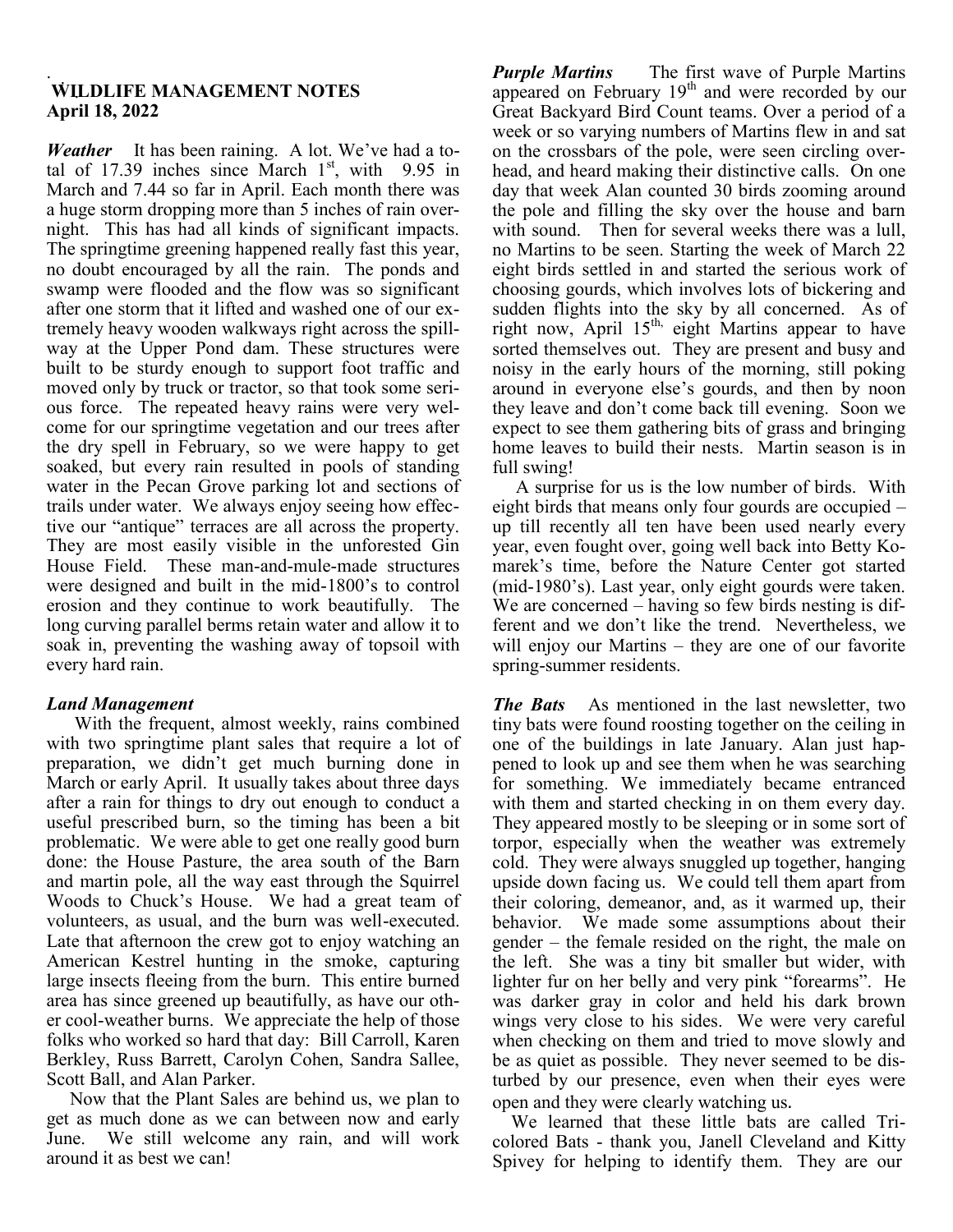area's smallest bat and are known to roost in smaller numbers than most bat species. Mating takes place primarily in the fall, the bats "hibernate", the females ovulate in spring, and then the males and pregnant females go their separate ways. Females join a group of other females and raise their babies – always twins!

 Being curious and completely smitten with these sleepy little mammals, we had to see how they were doing almost every day from the time they were discovered. We learned a lot. At first we thought that the male had a part in his fur, up the middle of his abdomen, but soon learned that that was actually his black tail curved up over his belly. The female hardly ever did this. Through mid-winter when it was very cold, they stayed motionless, pressed together, always in the same positions. If we stayed watching them, the male would start to pulse or vibrate. As the winter progressed into early spring and we had more warm days, the female would have one or both of her arms spread forward, claws hooked to the ceiling, the skin of her wings exposed, and she'd be watching us. The male would have his dark wings wrapped around the front of his body, with his elbows (wrists?) nearly touching, almost covering his little face. On most visits the bats would stay completely still. The female was the more active of the two – she would occasionally yawn and reach around with her forearms. On several occasions she was quite busy, moving her back legs around within the skin of her connected wings and tail. He continued to sleep through her activity.

 On March 5th, I checked on the bats around 1pm; they were side by side as usual. About 20 minutes later I had to go near there on an errand and could not resist another quick look - and found them mating! It turned out that our assumptions about who was the female and who was the male were correct. He was embracing her from the back, holding her within his folded wings. I felt badly having intruded on them and left immediately. (The thought of our bats having furry little twins was almost too much to take – cuteness overload!)

 A huge storm with lots of lightning and thunder came through on March 19th and it rained heavily. We checked on the bats the day after and they were gone. We were a little worried – we didn't know if the storm had frightened them off or if they were just on schedule to move on. The next day though, they were back! This same pattern happened one other time after another wild storm, and once again we were really pleased to find them hanging out as usual, wing-to-wing, in their spot.

 There was one other notable day of activity. It was much warmer, March  $26<sup>th</sup>$ . I went to see how they were doing, and the female was busy. She was stretched out, moving her arms/wings around, eyes wide open, did some adorable yawning, examined a few things on the ceiling, and then leaned over and started butting her sleeping partner with her head. He appeared to be hanging from only one foot and was swaying. She pushed

him and sniffed him and began kind of shoving and rocking him back and forth with her claw, and then pushed herself behind him, causing him to spin and roll around. Up until this he had remained oblivious, but now he uncovered his face and turned toward her as if to say "What on earth are you doing?" She continued this clearly affectionate, playful fiddling and then stretched back over to her "side" and they both eventually settled down. Fascinating!

 This was the last day we got to see them. We had been busy with the Plant Sale not far away and don't know if they were disturbed and left or if they were just on schedule to go. Even now, weeks later, we keep looking for them. They gave us a wonderful experience. It was a privilege to witness this little couple going about their winter-spring lives and allowing us a moment here and there to learn something astounding. Needless to say, we hope they live long and happy lives, raise those twins, and come back next winter. We really miss our beloved little bats.

*Springtime Highlights* There is nothing like the early surge of springtime green in our southeastern woods; it is one of the most beautiful and engaging times of the year. We can actually witness the forest coming back to life each day - from bare gray branches to the pale green mist of budding leaves; to the lavish, vibrant dark green of late spring. It happens very fast – you don't want to miss out on seeing what can happen between morning and night.

The Wild Azalea Garden was spectacular this year. Many of our local *Rhododendron canescens* started blooming in early March and kept on going until just recently. It was like a sea of pale pink in the Garden maze, and so fragrant! The beautiful *R. austrinum* and *R. flammeum* planted along the trails by Dan Miller started blooming a little later and as one shrub reached its peak, another nearby started flowering. This wonderful emergence and subsidence of all shades of gold to coral to cerise continues, although the season is winding down. These shrubs have been covered in butterflies all along, especially Pipevine and Tiger Swallowtails.

 The birds are in full-on courtship mode and are busy building; many already have eggs in the nest. Our Bluebirds have never looked this blue! We are waiting on migrants – the red mulberries are ripening and ready.

 Spring continues. Please come out to enjoy this fastmoving time of year – the air is scented with blooming flowers, the birds are singing, migrants are arriving and the woods are green. You don't want to miss it!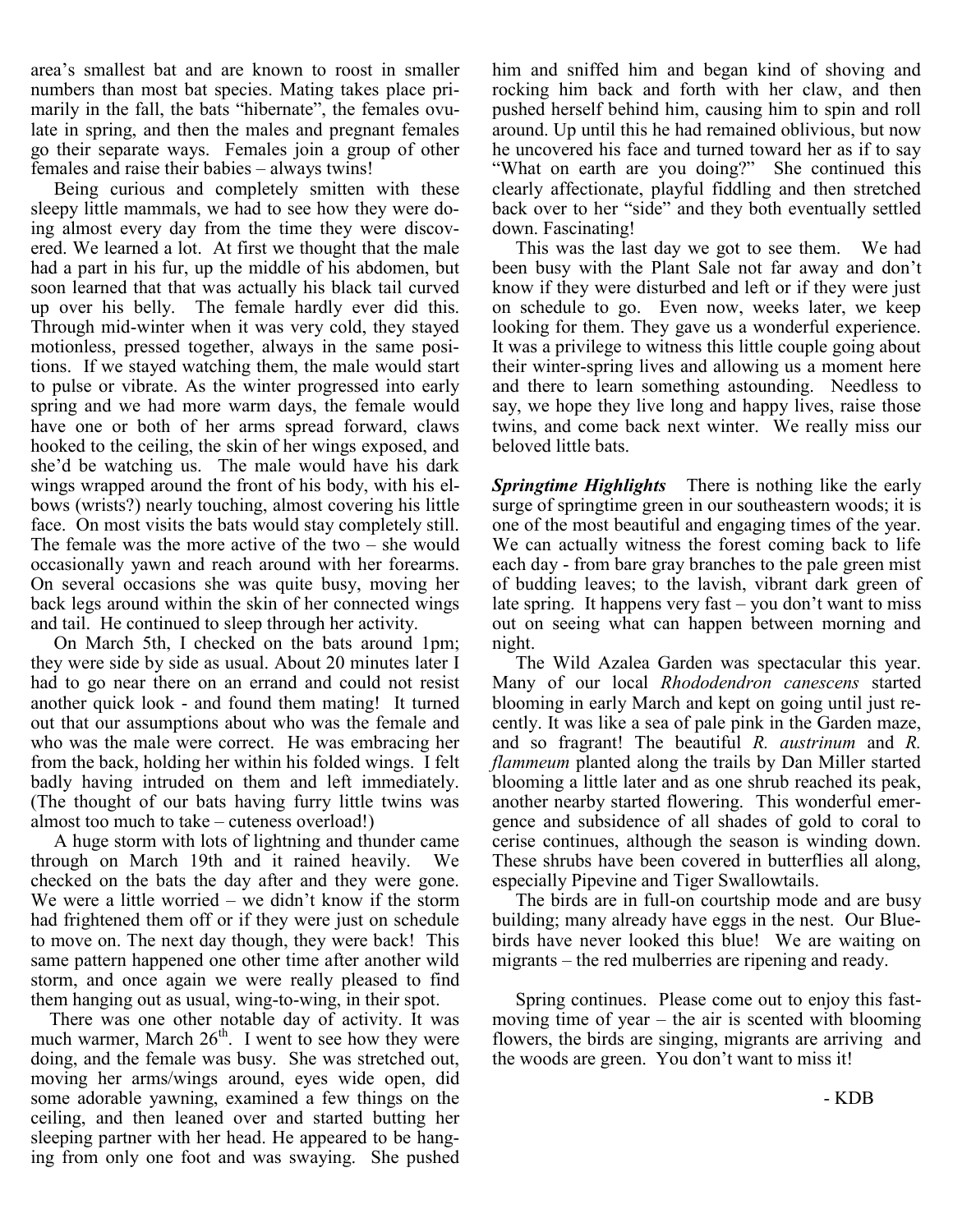# **NEW FRIENDS OF BIRDSONG**

### *Thomasville*

Daniel and Desire' Stokes Liz Owens Vickie Whatley Clay and Paige Parker James and Vivian Loftin

## *Tallahassee*

David Blodgett Joseph Cote Faith Hazelip Wendy Bevan-Baker Andrea Albertin Robert Swoboda Sharon Huntley-Miller Julie Jaekel Lucinda Keesey Betsy Palmer Stephen and Nancy Price Mary Driscoll Penny Young Sharon Gray Brian and Cindy Jacobson Diane Morgan Charlotte Bull

## *Other*

Lori Jones Celebration, FL Henry Binford Dothan, AL Debbie Potter Havana, FL<br>Kathrvn Cowdery Havana, FL Kathryn Cowdery<br>Ellen Rumble Colleen Millsaps Cairo, GA

Boca Raton, FL

# **BIRDSONG NATURE CENTER WISHES TO THANK:**

*In Memory of Rae (Kit) Parker:* Mary Mailhot

*In Memory of Bernice Melton:* Helen McCann Betty Sue and Thomas Bruckner Harriett Hobbs and The Barnes Family

*In Honor of Carl Tomlinson:* Margaret Bivins

*Special Financial Gifts:* Katy Sparrow and Laura Binford Rambler Rose Garden Club Jan and Stan Roth Tom Strazulla Deborah Blakey Anonymous Donation



#### **Birdsong Nature Center Board of Directors 2020-2021**

**President** Joe Peresich **Treasurer** Bill Preston **Secretary** Margaret Tyson

#### **Directors**

Michael Brezin Scott Ball

Jim Antista Ellery Sedgwick

### **BIRDSONG'S CORPORATE SPONSORS**

Native Nurseries Trillium Gardens Nursery Carroll and Company, CPAs Import Authority Seminole Alterations Chelsea Salon & Spa TNB Financial Services Target Print and Mail Armstrong Tree Service Woodleaf Senior Care Cowhey & Ward, LLC Loblolly Rise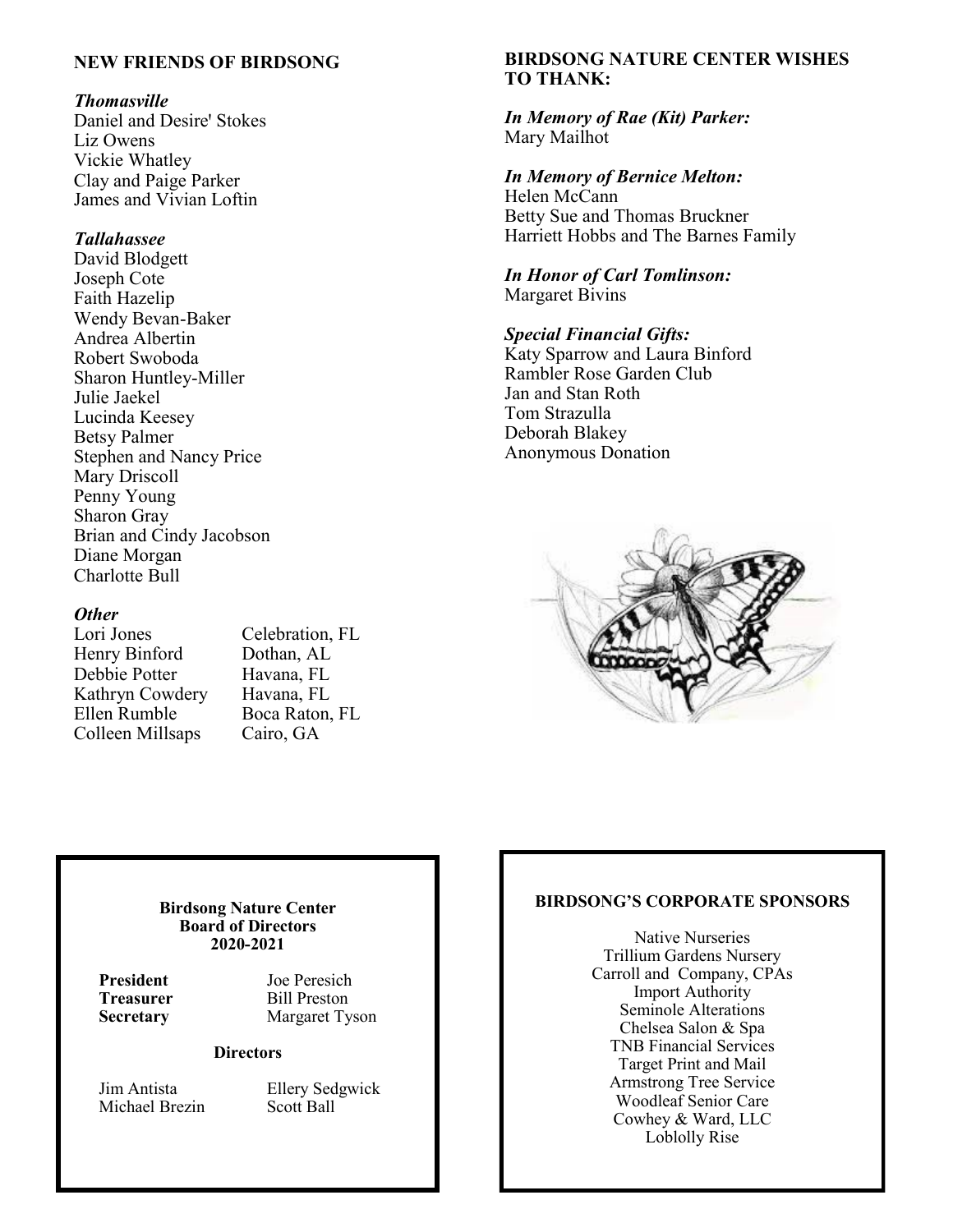|                                                                                                           | <b>Birdsong</b><br><b>Nature Center</b><br><b>MEMBERSHIP APPLICATION</b><br>Date                                               |
|-----------------------------------------------------------------------------------------------------------|--------------------------------------------------------------------------------------------------------------------------------|
| $\Box$ New<br>$\Box$ Renewal                                                                              | Credit Card $\Box$ Check $\Box$ Cash<br>$\Box$ Paypal                                                                          |
| Credit Card Account #                                                                                     |                                                                                                                                |
| Exp. Date / Amount Authorized \$ Authorization No.<br>Cardholder Signature<br>Name (Please print clearly) |                                                                                                                                |
| City<br>Address<br>Phone: Primary ()<br>Alt $($                                                           | Zip<br>State<br>EMAIL                                                                                                          |
| Place of Employment:<br>Training, experience, interests:<br>Please be specific:                           | Job Title:<br>How did you learn about Birdsong? From a member of Birdsong, the news media, word of mouth, our newsletter, etc? |

#### **I would like to join the Friends of Birdsong in the following category:**

| Individual Friend          | \$30          | Bird Window and Nature Trails free during open hours.<br>Two free one-time guest passes.<br>Member discount on scheduled programs.<br>10% discount on items at the Chickadee Corner Gift Shop.<br>Bimonthly newsletter. Reciprocal general admission at<br>participating nature centers nationwide (call for list). |
|----------------------------|---------------|---------------------------------------------------------------------------------------------------------------------------------------------------------------------------------------------------------------------------------------------------------------------------------------------------------------------|
| Family/Friends             | \$45          | All of the above benefits for each member of the immediate<br>household. Four free one-time guest passes.                                                                                                                                                                                                           |
| Friends of the Cardinal    | \$60          | Five free one-time guest passes in addition to above.                                                                                                                                                                                                                                                               |
| Friends of the Chickadee   | \$100         | Six free one-time guest passes in addition to above.                                                                                                                                                                                                                                                                |
| Business/Corporate Friend  | $$100-$1,000$ | One free one-time guest pass for each \$10 of membership                                                                                                                                                                                                                                                            |
|                            |               | (ie., 25 passes for \$250) and recognition in newsletter.<br>Call for more information.                                                                                                                                                                                                                             |
| Friends of the Hummingbird | \$250         | Hummingbird feeder in addition to above.                                                                                                                                                                                                                                                                            |
| Friends of the Bluebird    | \$500         | Bluebird nesting box in addition to above.                                                                                                                                                                                                                                                                          |
| <b>Birdsong Naturalist</b> | \$1,000       | Personal tour of Birdsong with Executive Director and/or Board Chair<br>for up to 6 people. Call for more information.                                                                                                                                                                                              |
|                            |               |                                                                                                                                                                                                                                                                                                                     |

 $\Box$  I do not wish to receive any (above) benefits with my membership and would like the whole amount tax deductible.

#### **I would like to support Birdsong by volunteering to help as follows:**   $\Box$

| Bird Window Instructor<br>Financial/legal guidance<br>Fund raising<br>Greeter<br>Gift Shop Assistant<br>Land Management<br>Program Development | <b>Public Relations</b><br>Serve on Board of Directors<br>(please submit resume)<br>Teaching (birds, nature walks,<br>stars, etc.)<br>Other |  |
|------------------------------------------------------------------------------------------------------------------------------------------------|---------------------------------------------------------------------------------------------------------------------------------------------|--|
|------------------------------------------------------------------------------------------------------------------------------------------------|---------------------------------------------------------------------------------------------------------------------------------------------|--|

Memberships are renewable one year after the sign-up date. Members can upgrade to a higher category membership by sending the balance within the year. Memberships are deductible in part, depending on the value of goods and services received. Please call for information. Receipts stating the value provided and the deductible amount will be sent to those joining at the \$100 or higher level.